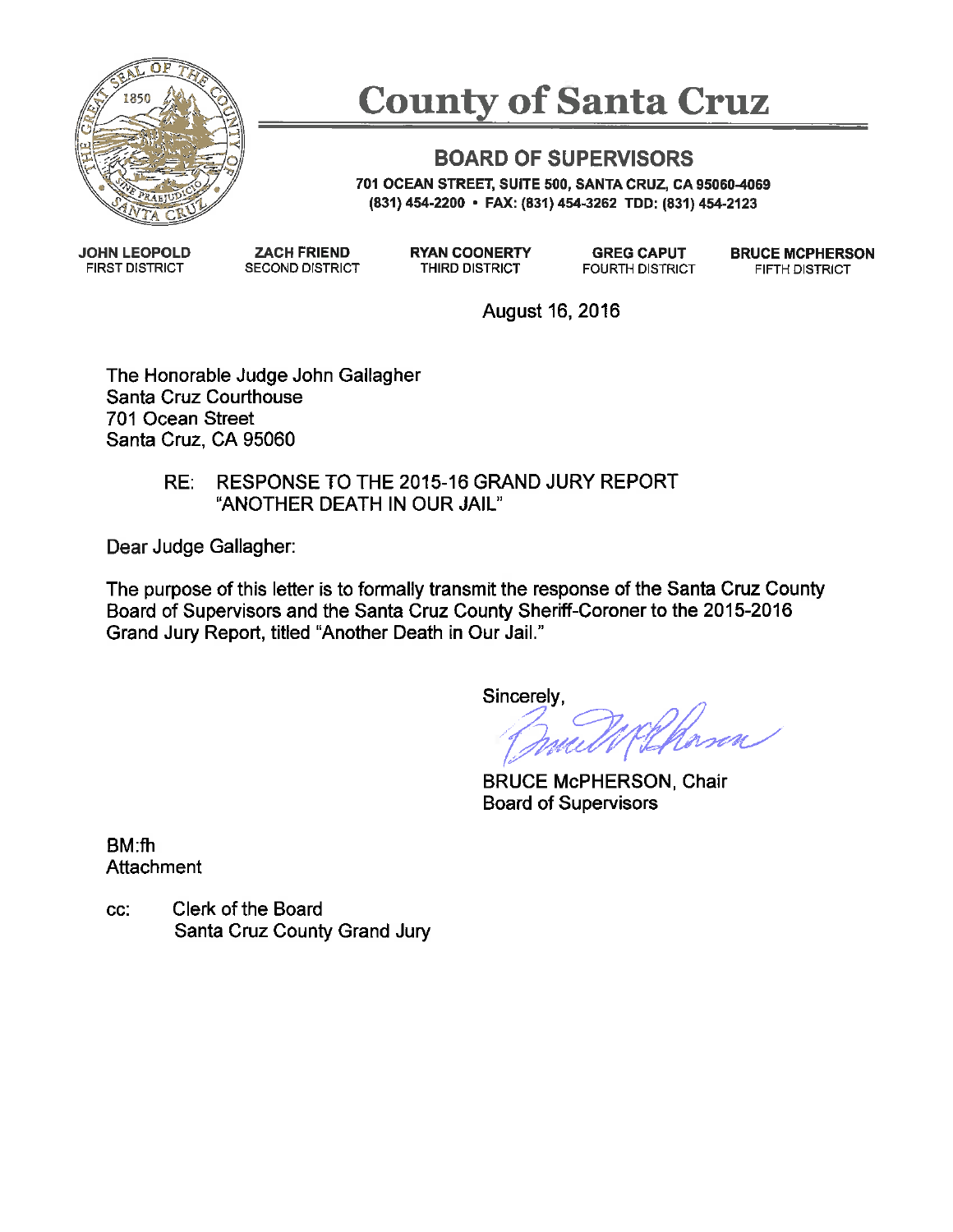



Agenda Item DOC-2016-697

Approve response to the findings and recommendations in the 2015-16 Grand Jury Report relating to the County jail, and request the Chairperson to forward the County's response to the Presiding Judge with a copy to the Grand Jury, as recommended by the County Administrative Officer

| Information                                         |                                                                                                                               |                       |                        |                                                     |
|-----------------------------------------------------|-------------------------------------------------------------------------------------------------------------------------------|-----------------------|------------------------|-----------------------------------------------------|
| Department:                                         | Office                                                                                                                        | County Administrative | <b>Sponsors:</b>       | County Administrative<br>Officer Susan A. Mauriello |
| Attachments                                         |                                                                                                                               |                       |                        |                                                     |
| Board Memo<br><b>Meeting History</b>                | County Jail, CAO_ResponsePacket FINAL<br>Sheriff_SCCBoS_ResponsePacket                                                        |                       |                        |                                                     |
|                                                     |                                                                                                                               | <b>Board of</b>       |                        | Draft                                               |
| Aug 16, 2016 9:00 AM Video                          |                                                                                                                               | <b>Supervisors</b>    | <b>Regular Meeting</b> |                                                     |
| <b>RESULT:</b><br><b>MOVER:</b><br><b>SECONDER:</b> | <b>ADOPTED [UNANIMOUS]</b><br>John Leopold, Vice Chair, First District Supervisor<br>Ryan Coonerty, Third District Supervisor |                       |                        |                                                     |

AYES: John Leopold, Zach Friend, Ryan Coonerty, Greg Caput, Bruce McPherson

#### Public Discussion

**Add Comment** 

Powered by **[Accela](http://www.iqm2.com/)** - Legislative Management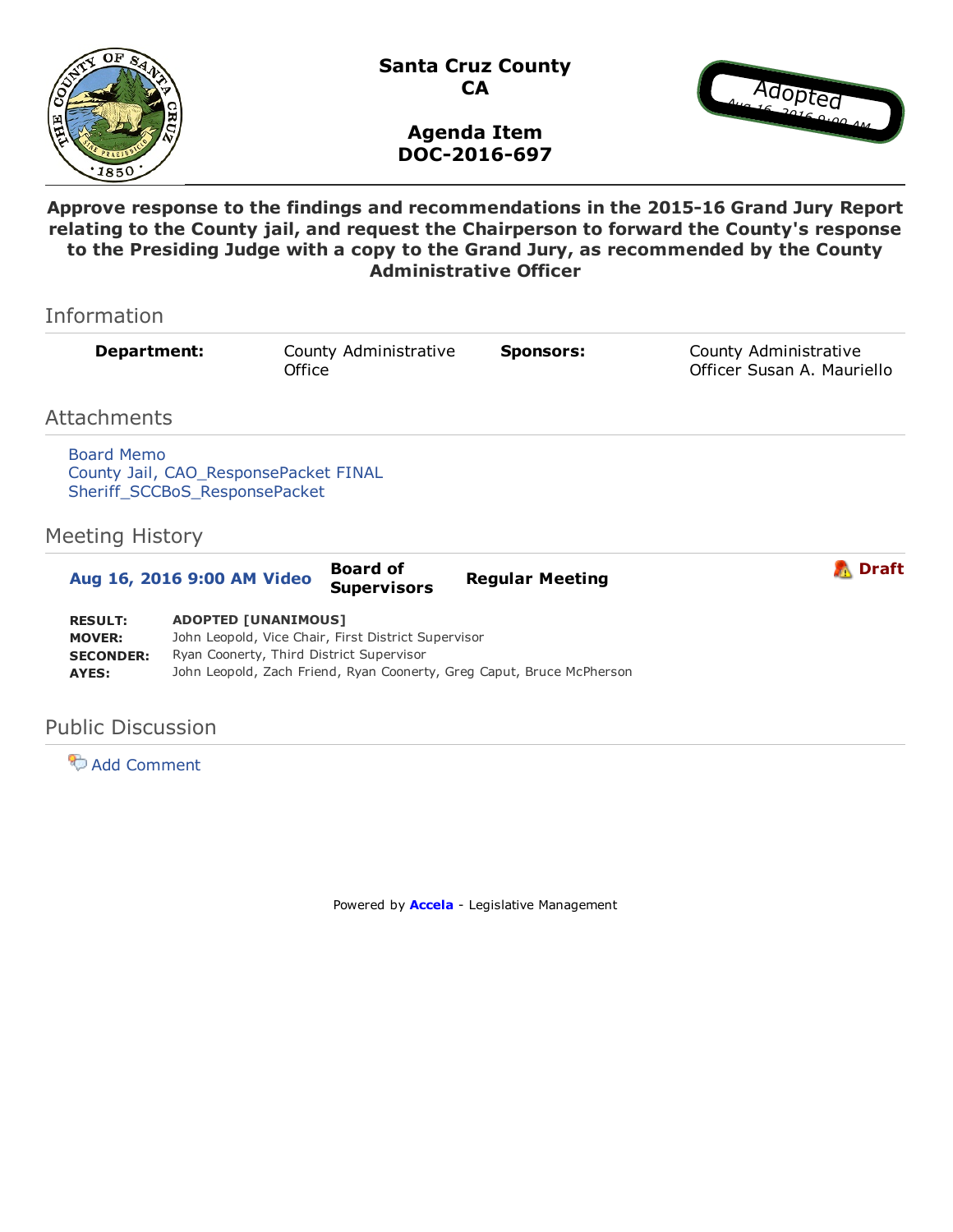

### **The 2015-2016 Santa Cruz County Civil Grand Jury Requires that the**

## **Santa Cruz County Board of Supervisors**

### **Respond to the Findings and Recommendations Specified in the Report Titled**

## **Another Death in Our Jail**

**by September 6, 2016**

When the response is complete, please

- 1. Email the completed Response Packet as a file attachment to [grandjury@scgrandjury.org,](mailto:grandjury@scgrandjury.org) and
- 2. Print and send a hard copy of the completed Response Packet to

The Honorable Judge John Gallagher Santa Cruz Courthouse 701 Ocean St. Santa Cruz, CA 95060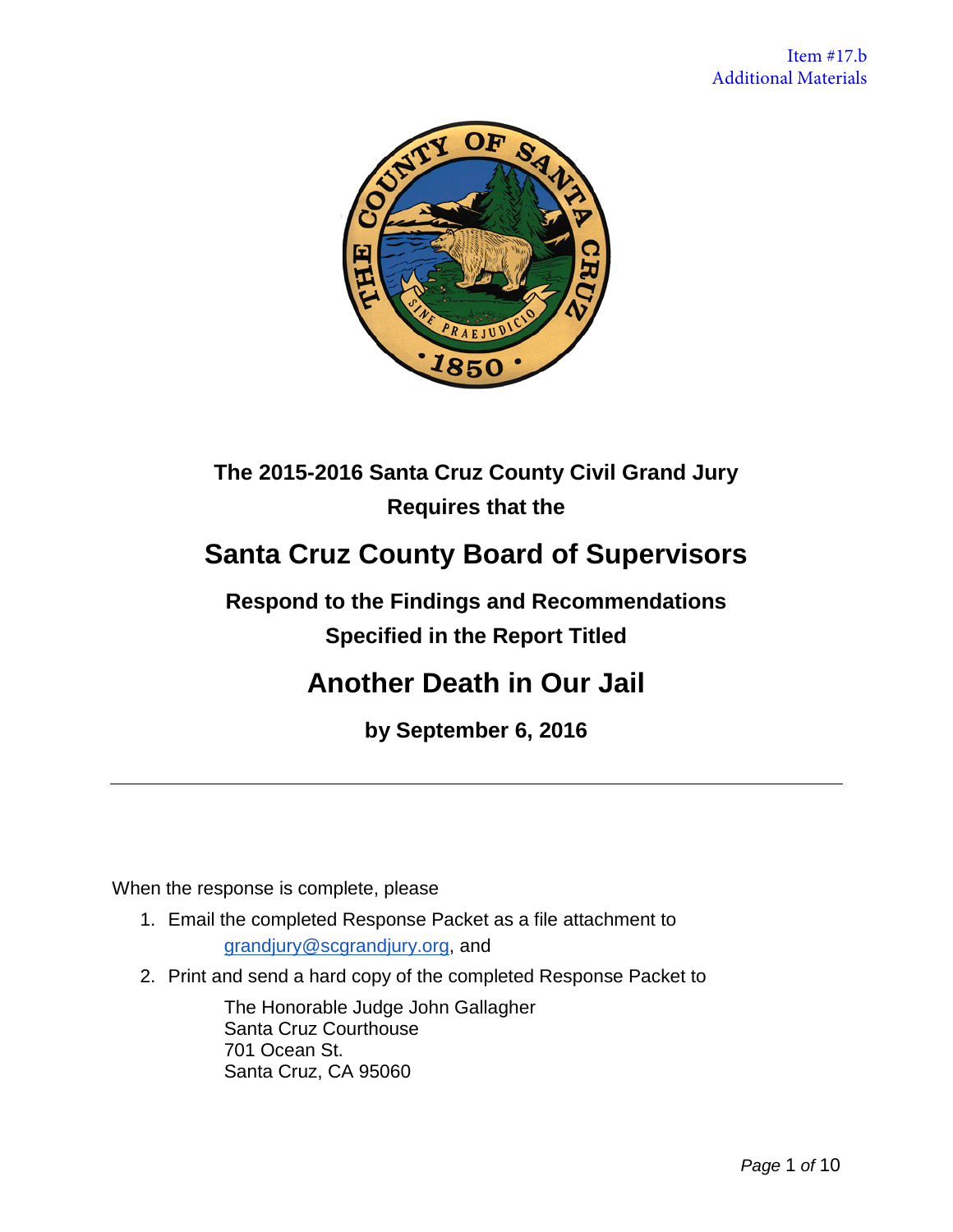#### **Instructions for Respondents**

California law PC § 933.05 (included below) requires the respondent to a Grand Jury report to comment on each finding and recommendation within a report. Explanations for disagreements and timeframes for further implementation or analysis must be provided. Please follow the format below when preparing the responses.

#### *Response Format*

- 1. For the Findings included in this Response Packet, select one of the following responses and provide the required additional information:
	- a. **AGREE** with the Finding, or
	- b. **PARTIALLY DISAGREE** with the Finding and specify the portion of the Finding that is disputed and include an explanation of the reasons therefor, or
	- c. **DISAGREE** with the Finding and provide an explanation of the reasons therefor.
- 2. For the Recommendations included in this Response Packet, select one of the following actions and provide the required additional information:
	- a. **HAS BEEN IMPLEMENTED**, with a summary regarding the implemented action, or
	- b. **HAS NOT YET BEEN IMPLEMENTED BUT WILL BE IMPLEMENTED IN THE FUTURE**, with a timeframe or expected date for implementation, or
	- c. **REQUIRES FURTHER ANALYSIS**, with an explanation and the scope and parameters of an analysis or study, and a timeframe for that analysis or study; this timeframe shall not exceed six months from the date of publication of the grand jury report, or
	- d. **WILL NOT BE IMPLEMENTED** because it is not warranted or is not reasonable, with an explanation therefor.

#### *Validation*

Date of governing body response approval: \_\_\_\_\_\_\_\_\_\_\_\_\_\_\_\_\_\_\_\_\_\_\_\_\_\_\_\_\_\_\_\_\_\_\_

If you have questions about this response form, please contact the Grand Jury by calling 831-454-2099 or by sending an email to [grandjury@scgrandjury.org.](mailto:grandjury@scgrandjury.org)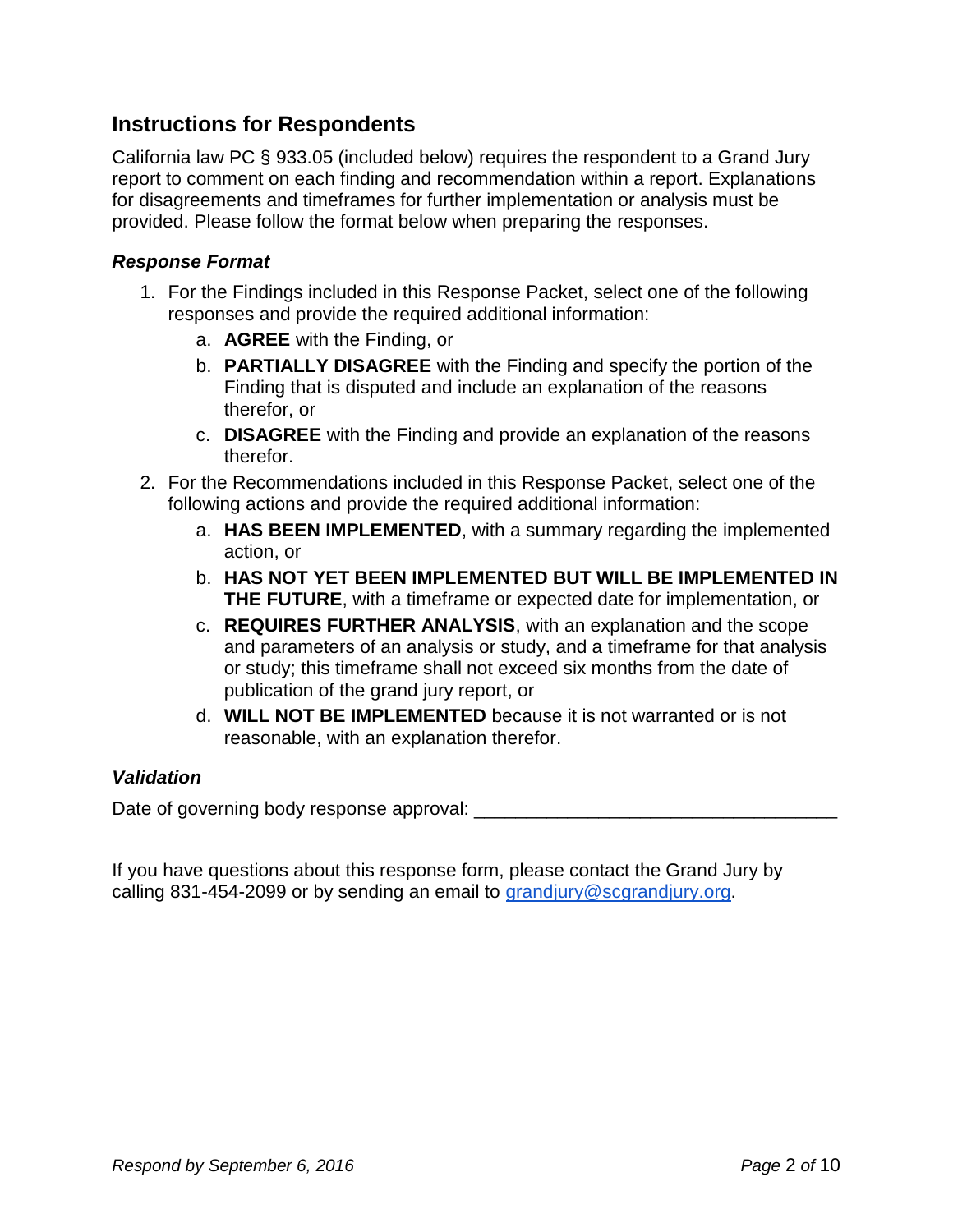#### **Findings**

**F3.** The 2012–2016 contract does not allow the Sheriff's Office to retain additional independent medical providers but the Watch Commander can override the medical service provider's decision and escalate to a higher level of medical care in life-threatening emergency circumstances.

### **X AGREE**

- **PARTIALLY DISAGREE** explain the disputed portion
- **DISAGREE** explain why

**Response explanation** (required for a response other than **Agree**):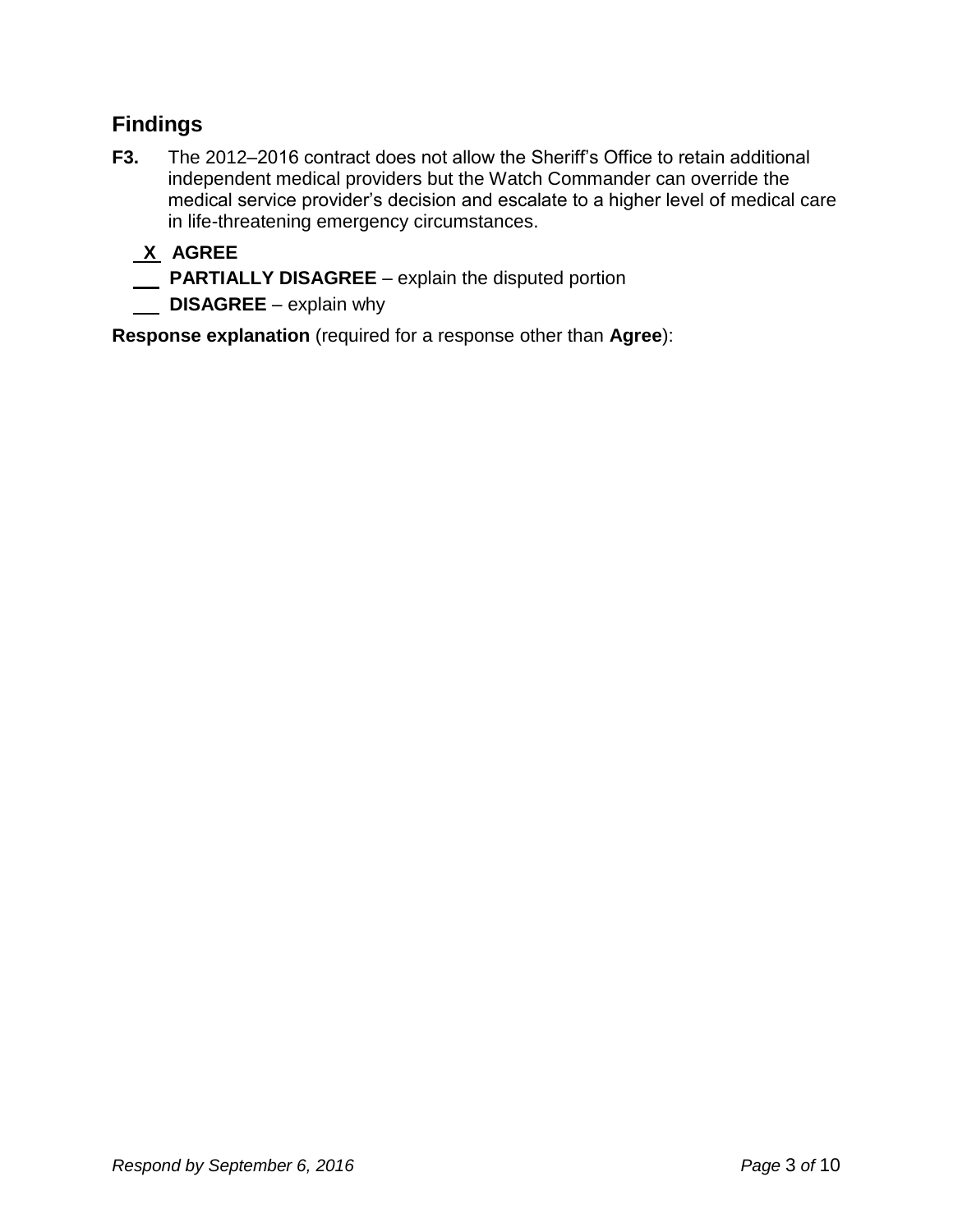**F4.** The 2012–2016 contract requirement that the jail medical services provider pay up to \$15,000 per inmate admitted to a hospital may be a deterrent to admitting inmates in need of hospital medical care.

#### **AGREE**

- **PARTIALLY DISAGREE** explain the disputed portion
- **X DISAGREE** explain why

**Response explanation** (required for a response other than **Agree**):

We concur with the Sheriff's Office conclusion that the \$15,000 payment clause did not deter hospital admissions. We also understand that the clause will be removed from the 2016 contract proposal.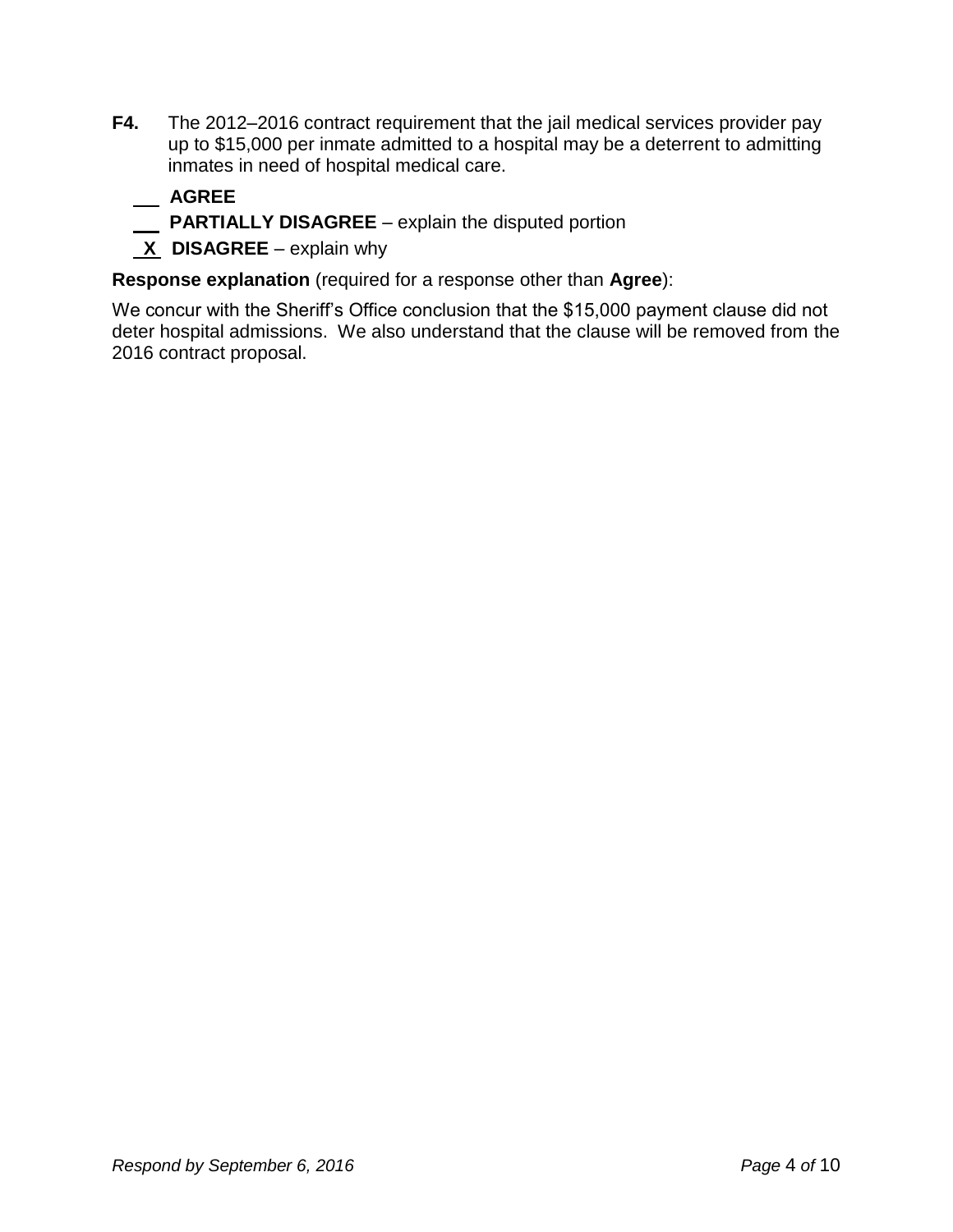**F5.** The Health Services Agency completed the required 2015 annual Title 15 inspection of the Main Jail but did not identify if the facility was in compliance with the Detoxification Treatment requirements (Title 15, Section 1213).

#### **X AGREE PARTIALLY DISAGREE** – explain the disputed portion **DISAGREE** – explain why

**Response explanation** (required for a response other than **Agree**):

We understand Main Jail inspections are now compliant with Detoxification Treatment requirements under Title 15, Section 1213.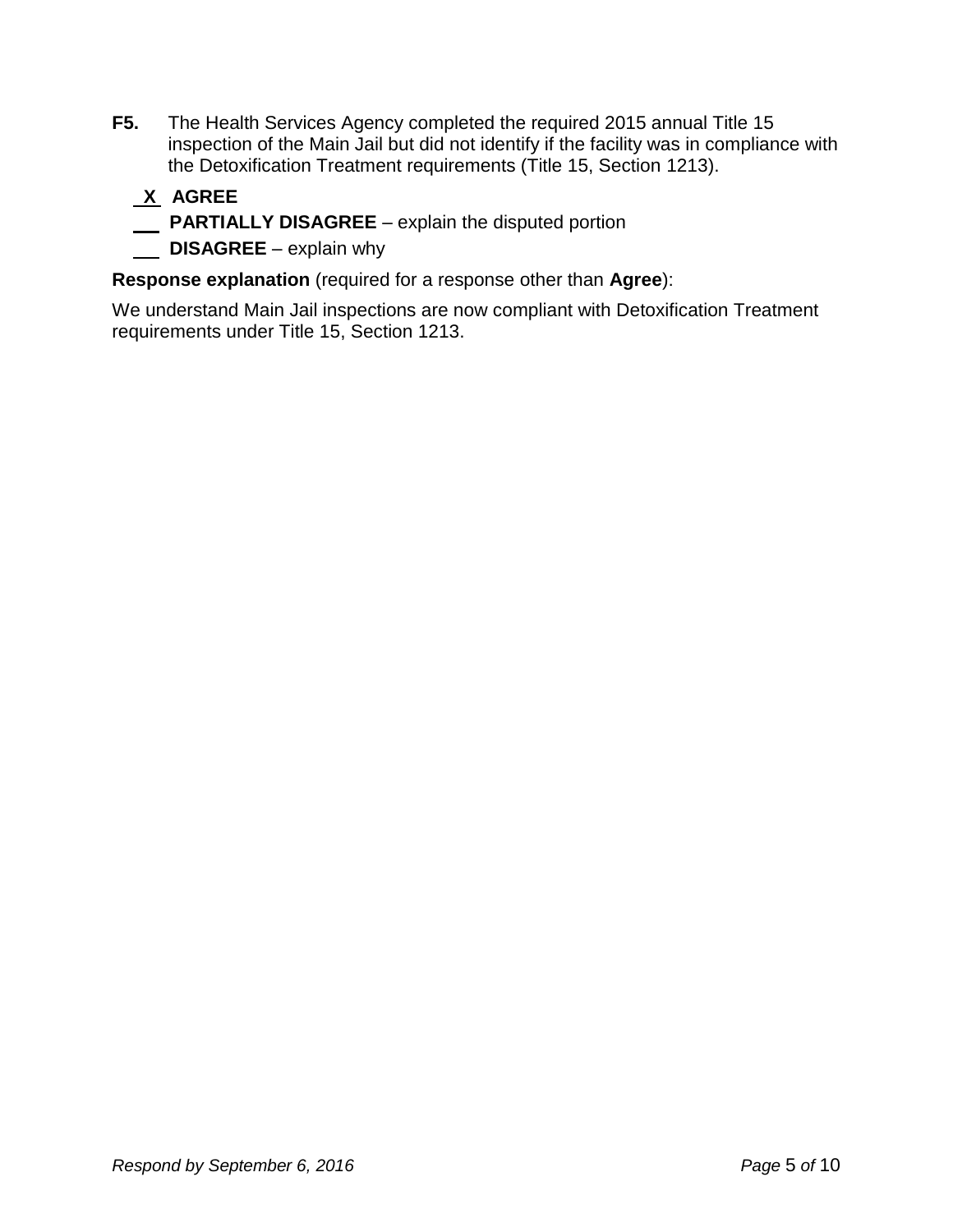#### **Recommendations**

**R3.** Prior to approving a new medical services contract, the Sheriff-Coroner and Board of Supervisors should thoroughly review the existing contract and evaluate the performance of the 2012–2016 medical services provider with the assistance of qualified medical personnel. (F1–10)

 **HAS BEEN IMPLEMENTED** – summarize what has been done

- **HAS NOT BEEN IMPLEMENTED BUT WILL BE IMPLEMENTED IN THE FUTURE** – summarize what will be done and the timeframe  **REQUIRES FURTHER ANALYSIS** – explain scope and timeframe (not to exceed six months)
- **X** WILL NOT BE IMPLEMENTED explain why

**Response explanation, summary, and timeframe:**

The Sheriff's Office has reviewed the performance of our medical service contractor and contract. The Board will also review a new medical services contract this Fall, and given the short timeframe sees no need to immediately review the existing contract.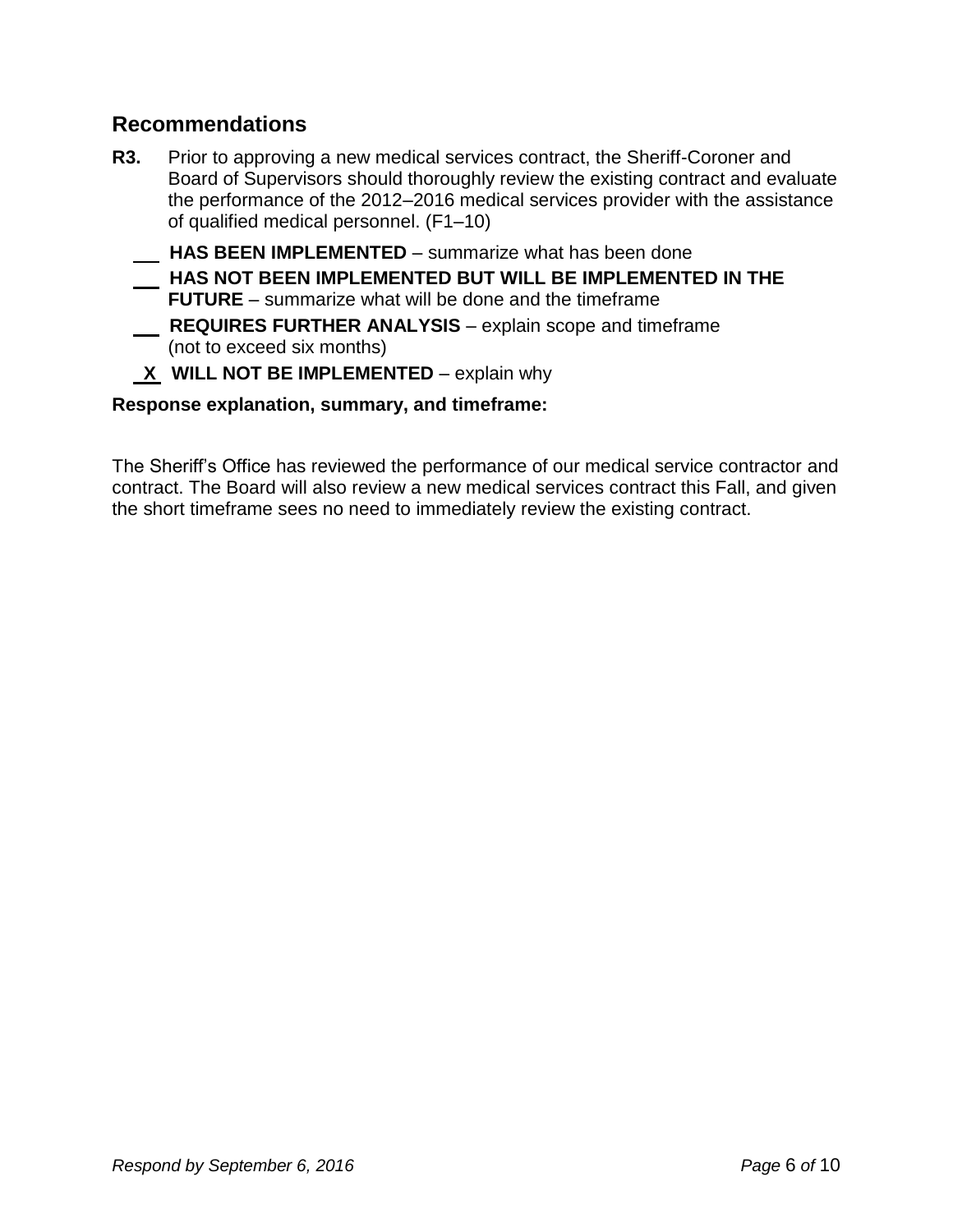- **R5.** The Sheriff-Coroner and Board of Supervisors should delete the contract requirement that the medical provider pay up to \$15,000 per inmate for each inmate emergency or catastrophic transfer to hospital care. (F4)
	- **X HAS BEEN IMPLEMENTED** summarize what has been done  **HAS NOT BEEN IMPLEMENTED BUT WILL BE IMPLEMENTED IN THE FUTURE** – summarize what will be done and the timeframe  **REQUIRES FURTHER ANALYSIS** – explain scope and timeframe (not to exceed six months) **WILL NOT BE IMPLEMENTED** – explain why

#### **Response explanation, summary, and timeframe:**

This clause is no longer included in the medical service contract.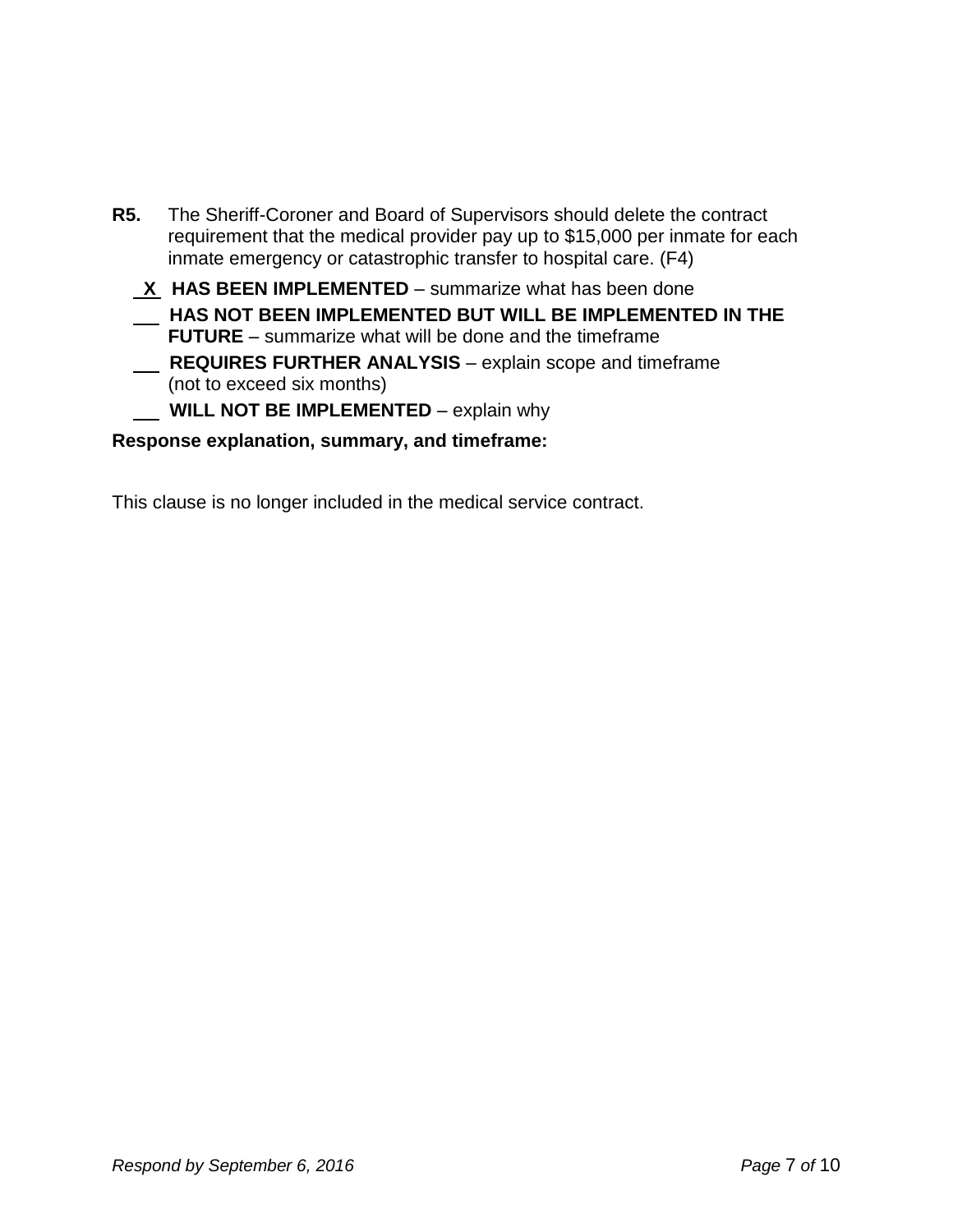**R6.** The Health Services Agency should complete the annual 2016 Title 15 inspection and identify if the facility is in compliance with the Detoxification Treatment requirements (Title 15, Section 1213), as required by state law. (F5)

 **HAS BEEN IMPLEMENTED** – summarize what has been done

 **X HAS NOT BEEN IMPLEMENTED BUT WILL BE IMPLEMENTED IN THE FUTURE** – summarize what will be done and the timeframe  **REQUIRES FURTHER ANALYSIS** – explain scope and timeframe (not to exceed six months)

**WILL NOT BE IMPLEMENTED** – explain why

#### **Response explanation, summary, and timeframe:**

HSA is expected to complete the inspection by the end of the year.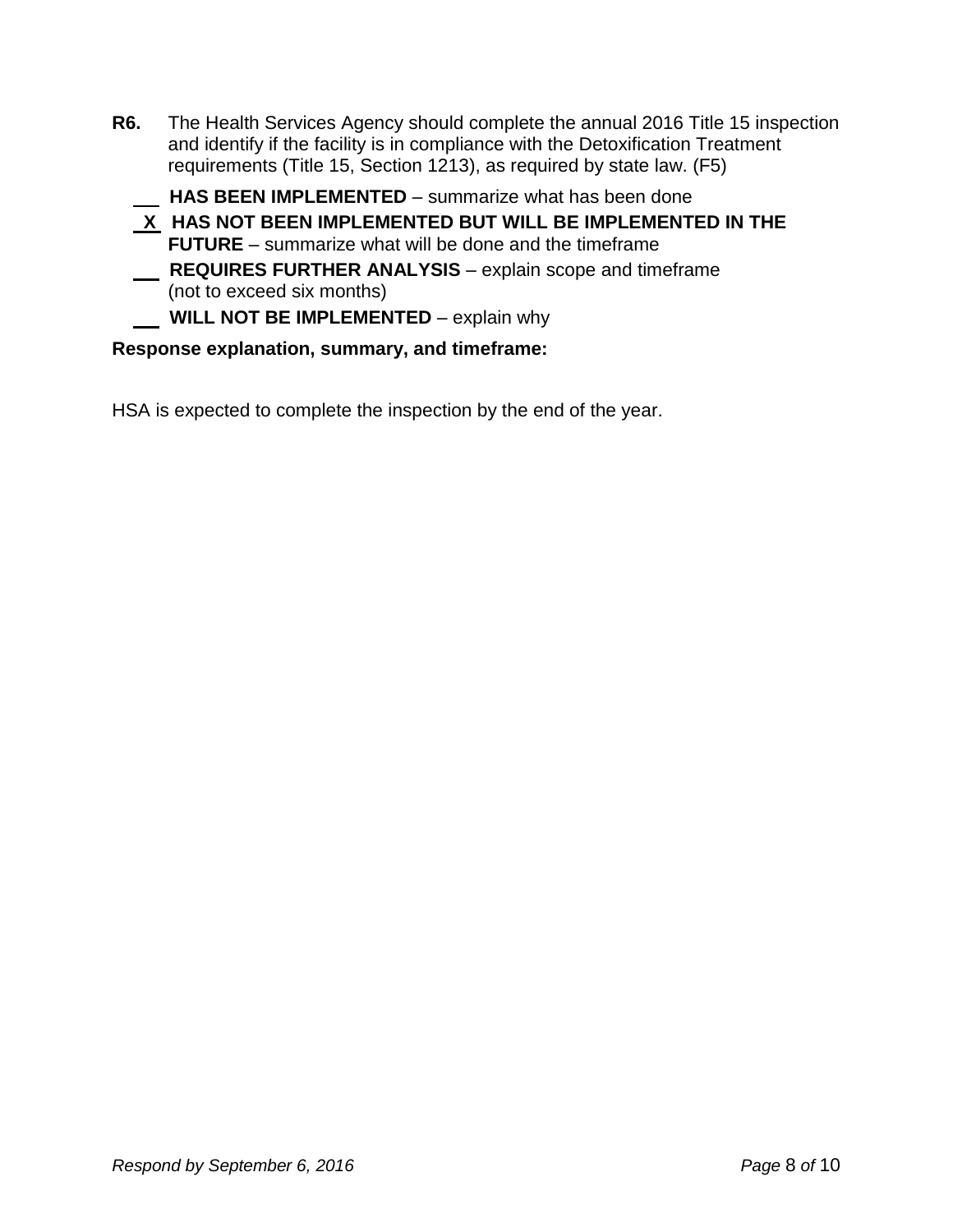- **R7.** The Sheriff-Coroner and Board of Supervisors should require in the contract that the medical services provider for detention facilities obtain and maintain accreditation from the California Medical Association-Institute for Medical Quality for adult detention facilities. (F6)
	- **HAS BEEN IMPLEMENTED**  summarize what has been done
	- **X HAS NOT BEEN IMPLEMENTED BUT WILL BE IMPLEMENTED IN THE FUTURE** – summarize what will be done and the timeframe  **REQUIRES FURTHER ANALYSIS** – explain scope and timeframe (not to exceed six months)

#### **WILL NOT BE IMPLEMENTED** – explain why

#### **Response explanation, summary, and timeframe:**

We expect a new CMA-IMQ Accreditation requirement to be included in the new medical contract.